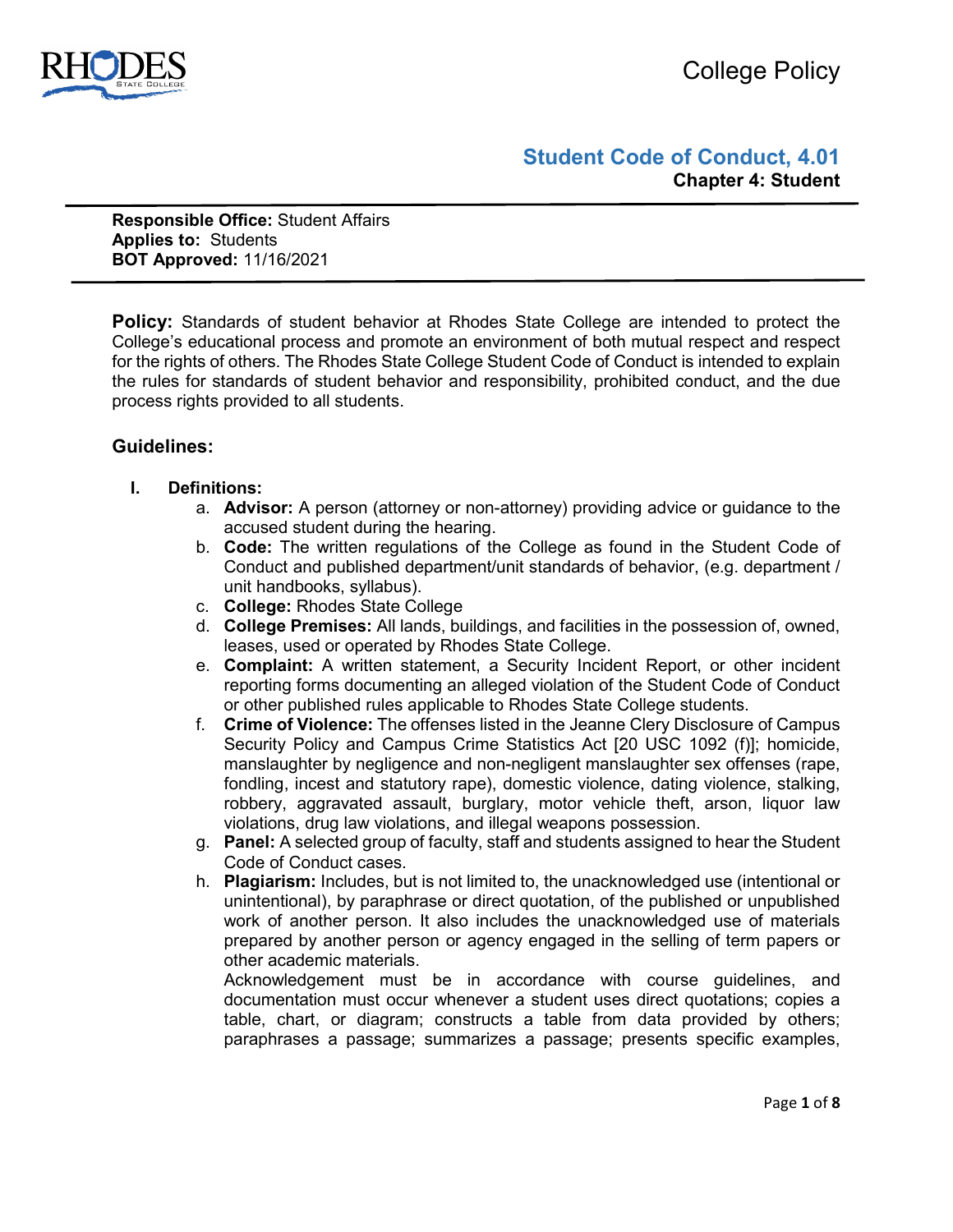

figures, or factual information from a specific source and uses it to explain or support his/her judgments. Plagiarism covers the use of print, electronic, filmed, and broadcast material.

- i. **Student:** An individual who has registered for classes through the College, or is taking classes, either part time or full time. The status of "student" continues to exist until an individual graduates, is dismissed, or has not registered and is not in attendance after the 15th day of the current term.
- j. **Student Organizations**: Student groups that are authorized to operate within the College.

## **II. Policy Details**

## a. **Scope of Student Conduct**

The Code applies to the conduct of students, with or without accommodations. College student organizations, clubs, athletic teams and the student members or participants are also expected to abide by the Student Code of Conduct. Disciplinary action may be taken against the organization as a whole, individual member of the organization, or both.

## b. **Sexual Harassment, Discrimination, Harassment, and Sexual Misconduct**

- **i.** In addition to the Student Code of Conduct, all students at the College are subject to the College's [Nondiscrimination Policy](https://www.rhodesstate.edu/_files/documents/policies-and-procedures/nondiscrimination-policy.pdf) (2.03) and [Sexual](https://www.rhodesstate.edu/_files/documents/policies-and-procedures/sexual-harassment,-discrimination-and-sexual-misconduct-policy.pdf)  Harassment, Discrimination, [and Sexual Misconduct Policy \(2.02\)](https://www.rhodesstate.edu/_files/documents/policies-and-procedures/sexual-harassment,-discrimination-and-sexual-misconduct-policy.pdf) and accompanying [Sexual Harassment, Discrimination, and Sexual](https://www.rhodesstate.edu/_files/documents/policies-and-procedures/sexual-harassment,-discrimination-and-sexual-misconduct-grievance-resolution-procedure.pdf)  [Misconduct Grievance Procedure \(2.02\(a\)\)](https://www.rhodesstate.edu/_files/documents/policies-and-procedures/sexual-harassment,-discrimination-and-sexual-misconduct-grievance-resolution-procedure.pdf) which are separate from the Student Code of Conduct standards and procedures and are investigated and managed by the Title IX Officer.
- **ii.** The College's Sexual Harassment, Discrimination and Sexual Misconduct [Policy](https://www.rhodesstate.edu/_files/documents/policies-and-procedures/sexual-harassment,-discrimination-and-sexual-misconduct-policy.pdf) (2.02) covers behaviors on the basis of sex related to discrimination, sexual harassment, sexual assault, inducing incapacitation for sexual purposes, sexual exploitation, dating and domestic violence, stalking, and retaliation.
- **iii.** In cases where the provisions in the Student Code of Conduct and the provisions in the Nondiscrimination Policy or Sexual Harassment, [Discrimination and Sexual Misconduct Policy](https://www.rhodesstate.edu/_files/documents/policies-and-procedures/sexual-harassment,-discrimination-and-sexual-misconduct-policy.pdf) (2.02) and accompanying Grievance Procedures are different or inconsistent, the [Sexual](https://www.rhodesstate.edu/_files/documents/policies-and-procedures/sexual-harassment,-discrimination-and-sexual-misconduct-policy.pdf)  [Harassment, Discrimination and Sexual Misconduct Policy](https://www.rhodesstate.edu/_files/documents/policies-and-procedures/sexual-harassment,-discrimination-and-sexual-misconduct-policy.pdf) (2.02) and [Sexual Harassment, Discrimination, and Sexual Misconduct Grievance](https://www.rhodesstate.edu/_files/documents/policies-and-procedures/sexual-harassment,-discrimination-and-sexual-misconduct-grievance-resolution-procedure.pdf)  [Procedure \(2.02\(a\)\)](https://www.rhodesstate.edu/_files/documents/policies-and-procedures/sexual-harassment,-discrimination-and-sexual-misconduct-grievance-resolution-procedure.pdf) supersede. Therefore, all students are expected to read the [Nondiscrimination Policy](https://www.rhodesstate.edu/_files/documents/policies-and-procedures/nondiscrimination-policy.pdf) (2.03), the [Sexual Harassment,](https://www.rhodesstate.edu/_files/documents/policies-and-procedures/sexual-harassment,-discrimination-and-sexual-misconduct-policy.pdf)  [Discrimination and Sexual Misconduct Policy](https://www.rhodesstate.edu/_files/documents/policies-and-procedures/sexual-harassment,-discrimination-and-sexual-misconduct-policy.pdf) (2.02) and Grievance Procedures, as well as the Student Code of Conduct, to gain a thorough understanding of the expectations and procedures set forth in both processes and the differences between them.
- **iv.** When a student has been found in violation of th[e Nondiscrimination Policy](https://www.rhodesstate.edu/_files/documents/policies-and-procedures/nondiscrimination-policy.pdf) [\(2.03\)](https://www.rhodesstate.edu/_files/documents/policies-and-procedures/nondiscrimination-policy.pdf) or [Sexual Harassment, Discrimination and Sexual Misconduct Policy](https://www.rhodesstate.edu/_files/documents/policies-and-procedures/sexual-harassment,-discrimination-and-sexual-misconduct-policy.pdf) [\(2.02\),](https://www.rhodesstate.edu/_files/documents/policies-and-procedures/sexual-harassment,-discrimination-and-sexual-misconduct-policy.pdf) the accompanying procedural standards will apply. A student found in violation of either of these policies does not necessarily preclude an additional finding that the student has engaged in other prohibited conduct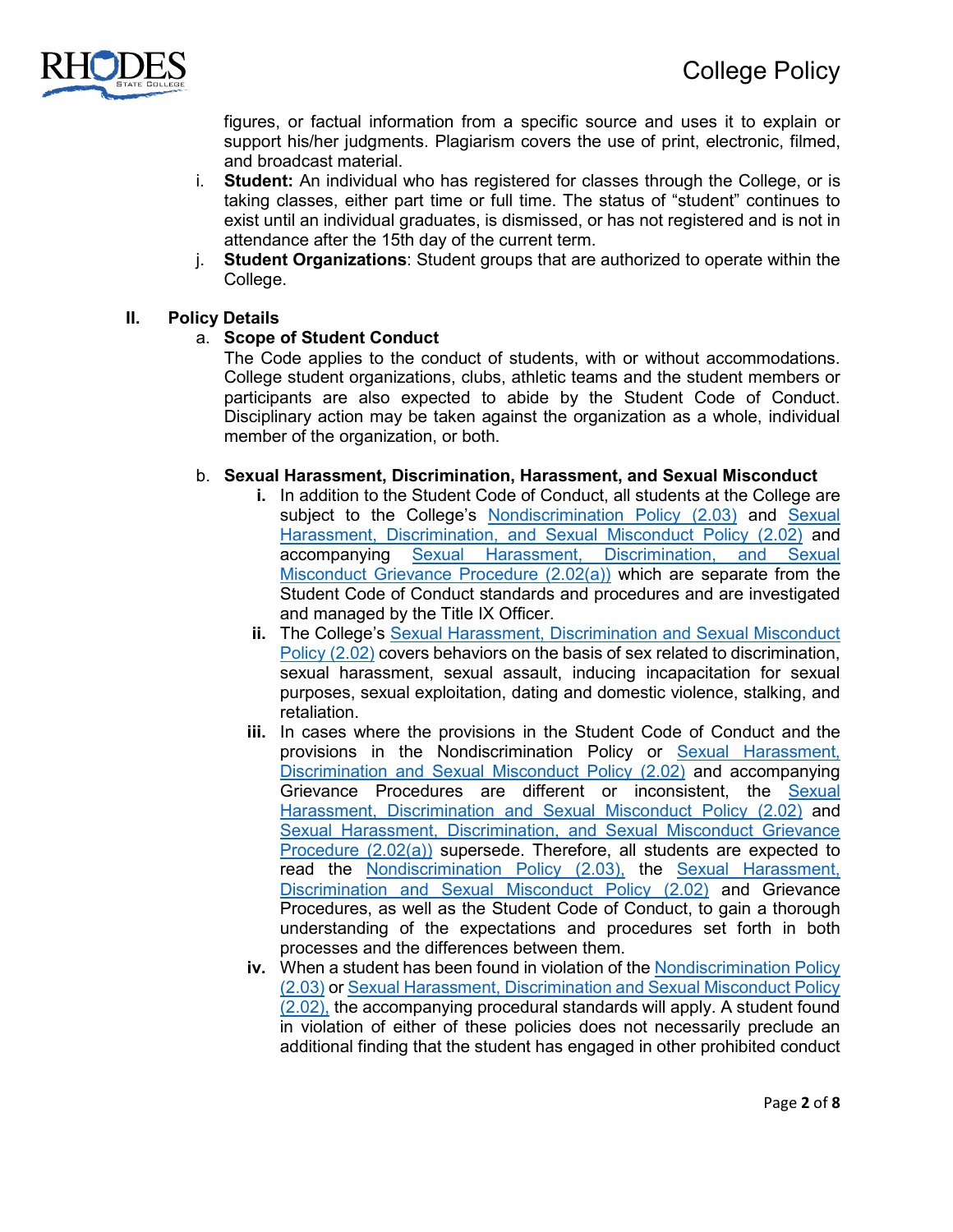

in violation of the Student Code of Conduct.

**v.** Disciplinary records for the [Nondiscrimination](https://www.rhodesstate.edu/_files/documents/policies-and-procedures/nondiscrimination-policy.pdf) Policy (2.03) and the [Sexual](https://www.rhodesstate.edu/_files/documents/policies-and-procedures/sexual-harassment,-discrimination-and-sexual-misconduct-policy.pdf)  [Harassment, Discrimination and Sexual Misconduct Policy](https://www.rhodesstate.edu/_files/documents/policies-and-procedures/sexual-harassment,-discrimination-and-sexual-misconduct-policy.pdf) (2.02) violations are maintained in the same manner as other disciplinary records under the Student Code of Conduct.

## c. **Jurisdiction**

The College has jurisdiction over all conduct violations that occur on all lands, buildings, and facilities in the possession of, owned, leased, used or operated by Rhodes State College. The Code also applies to off-campus student conduct that adversely affects the College and the pursuit of its objectives. The College reserves the right to review and take disciplinary action based on conduct occurring off campus in direct connection with:

- **i.** A class assignment;
- **ii.** Academic course requirements (e.g., clinical settings, internships, field trips);
- **iii.** Any activity supporting pursuit of a degree;
- **iv.** Activities officially sanctioned, sponsored, conducted, or authorized by the College or by registered student organizations;
- **v.** Off-campus conduct between two members of the Rhodes State community that would otherwise violate this policy, the [Nondiscrimination](https://www.rhodesstate.edu/_files/documents/policies-and-procedures/nondiscrimination-policy.pdf)  [Policy](https://www.rhodesstate.edu/_files/documents/policies-and-procedures/nondiscrimination-policy.pdf) (2.03) or the [Sexual Harassment, Discrimination and Sexual](https://www.rhodesstate.edu/_files/documents/policies-and-procedures/sexual-harassment,-discrimination-and-sexual-misconduct-policy.pdf)  [Misconduct Policy](https://www.rhodesstate.edu/_files/documents/policies-and-procedures/sexual-harassment,-discrimination-and-sexual-misconduct-policy.pdf) (2.02)
- **vi.** Electronic activity encompassing all internet-accessible devices that would include misuse of College electronic resources, sharing course materials, cyber-bullying, that is not otherwise protected by the First Amendment.
- **vii.** Any activity that causes substantial destruction of property belonging to the College or members of the College community or causes serious harm to the health or safety of members of the College community; or
- **viii.** An activity in which a student is formally charged by authorities with committing a felony of such nature that the student's continued presence in the College community is harmful to either the student or members of the College community. Any activity in which a police report has been filed, a summons or indictment has been issued, or an arrest has occurred for a crime of violence.

## d. **Authority**

The responsibility and authority for College student discipline has been delegated by the President to the Senior Vice President Academic and Student Affairs, Workforce Development (SVP) or designee in cases of academic and nonacademic misconduct. The Senior Vice President or designee is also charged with the responsibility for the promulgation of rules governing student conduct.

## e. **Prohibited Conduct**

Examples of conduct that will be subject to disciplinary action include, but are not limited to, the following: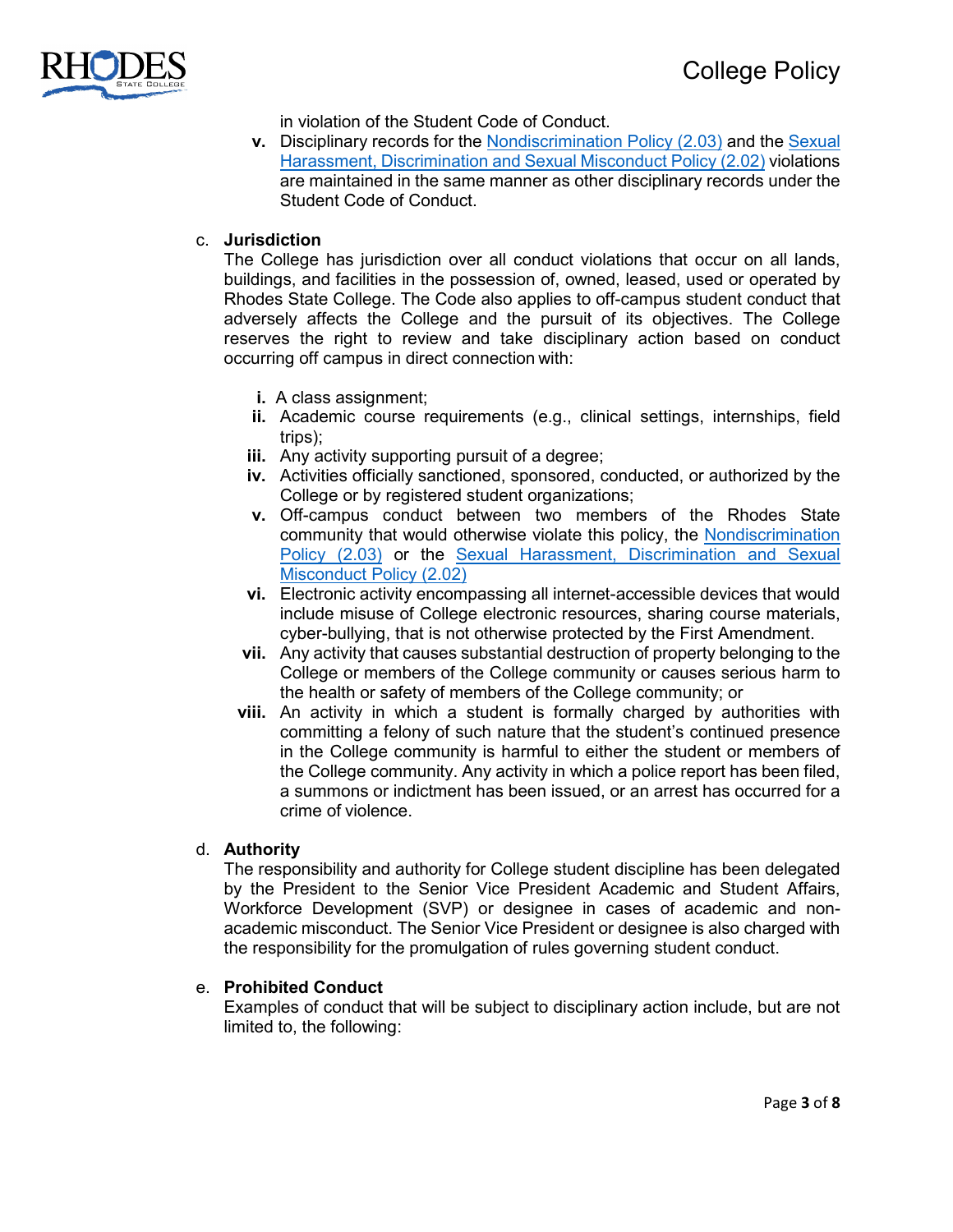

## **i. Academic Misconduct**

Academic misconduct is defined as any activity that compromises the academic integrity of the College, or subverts the process of education. Academic misconduct includes, but is not limited to:

- a) Violation of course rules as contained in the course syllabus or other information provided to the student by the College and/or a violation of program regulations established by the academic department and made available to students.
- b) Receiving from or providing assistance to a fellow student not authorized by the course instructor prior to, during, or after examinations and/or quizzes; or the possession and/or unauthorized use of materials before or during those examinations and/or quizzes;
- c) Receiving from or deliberately providing assistance not authorized by the course instructor in graded laboratory, clinical, field work, internships, and course assignments;
- d) Submitting plagiarized work;
- e) Submitting substantially the same work for one course that has been previously submitted for another course, without the express permission of the instructor for which the work is being submitted;
- f) Falsification, fabrication, or dishonesty in reporting attendance records, time cards, laboratory results, and/or patient records;
- g) Alteration of grades or marks by a student in an effort to change the earned grade or credit of the student or another student;
- h) Alteration of academically-related College forms or records, or unauthorized use of those forms; or
- i) Engaging in activities that unfairly place other students at a disadvantage, such as taking, hiding or altering resource material, or manipulating a grading system.

## **ii. Mental or Bodily Harm to Self**

Conduct that causes harm or has the potential to harm one's self. Conduct covered by this offense includes but is not limited to: intentionally inflicting mental or bodily harm upon one's self; taking reckless, but not accidental, action from which mental or bodily harm could result to one's self (e.g., abuse of alcohol or other drugs).

## **iii. Bodily Harm to Others**

Conduct that causes bodily harm or has the potential to physically harm another. Conduct covered by this offense includes but is not limited to: intentionally inflicting bodily harm upon any person; attempting to inflict bodily harm upon another person; taking any reckless, but not accidental, action from which bodily harm could result to another person; causing any person to believe that the offender may cause bodily harm or engage in violence; sexual misconduct – Please see the [Sexual Harassment,](https://www.rhodesstate.edu/_files/documents/policies-and-procedures/sexual-harassment,-discrimination-and-sexual-misconduct-policy.pdf)  [Discrimination, and Sexual Misconduct Policy \(2.02\).](https://www.rhodesstate.edu/_files/documents/policies-and-procedures/sexual-harassment,-discrimination-and-sexual-misconduct-policy.pdf)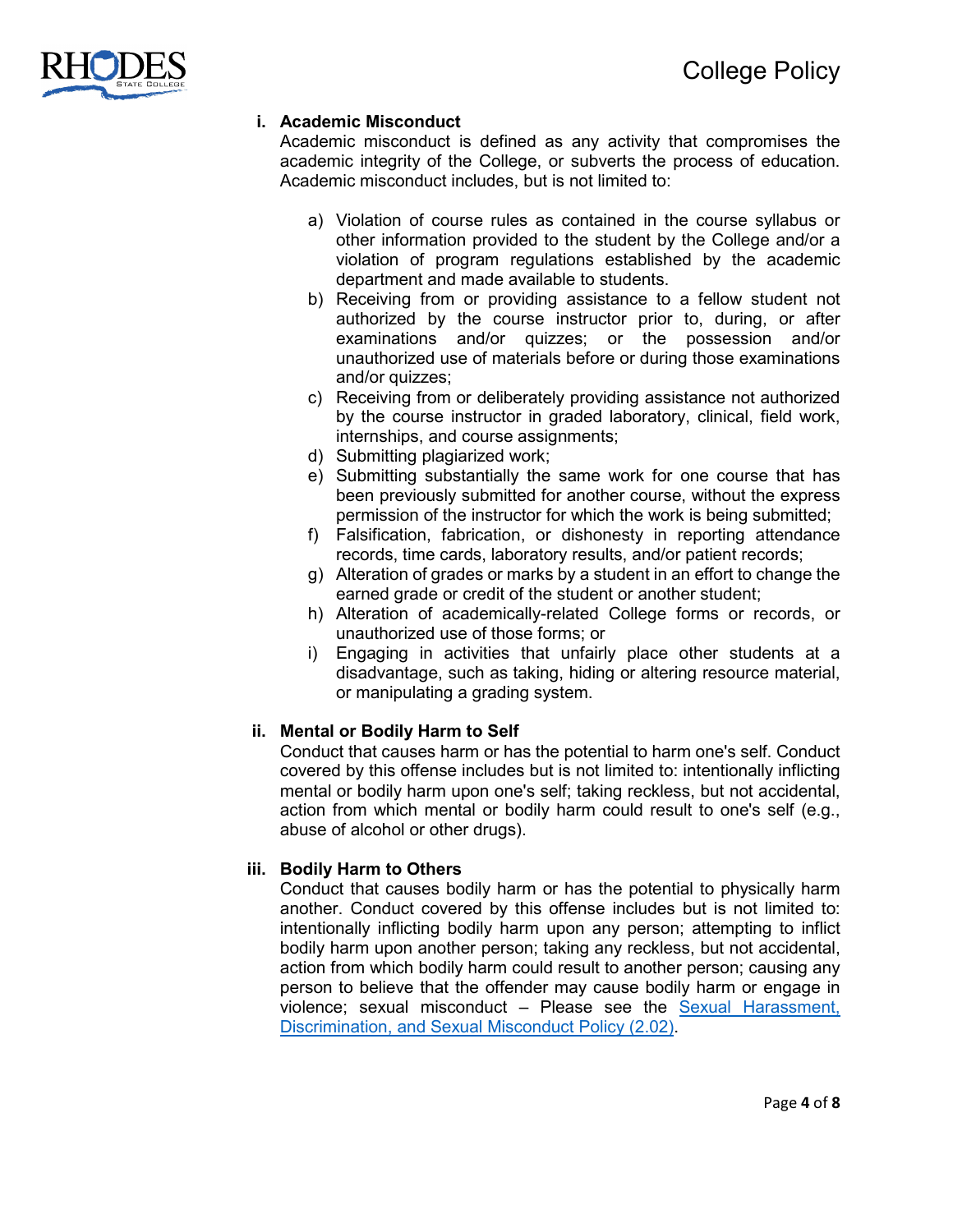

## **iv. Destruction of Property**

Actual or threatened damage to, defacing of, tampering with, or destruction of College property or property of others, whether done intentionally or as a result of recklessness.

## **v. Dangerous Weapons or Devices**

Use, storage, or possession of dangerous weapons or devices including, but not limited to, firearms, explosives, dangerous chemicals, fireworks or other weapons, unless authorized by an appropriate College official or permitted by a College policy.

## **vi. Dishonest Conduct**

Dishonest conduct, including, but not limited to: knowingly making a false accusation of misconduct; misuse or falsification of College documents, such as forgery, alteration, or improper transfer; submission to a College official of information known by the submitter to be false; and knowingly reporting a false emergency.

#### **vii. Theft/Unauthorized Use of Property**

Theft or attempted theft, or the unauthorized use or possession of College property or services, or the property of others.

#### **viii. Failure to Comply with College or Civil Authority**

Failure to comply with legitimate directives of authorized College officials, law enforcement or emergency personnel, identified as such, in the performance of their duties, including failure to identify oneself when so requested; or violation of the terms of a disciplinary sanction.

#### **ix. Drugs**

Use, production, distribution, sale, or possession of marijuana, heroin, narcotics, or other controlled substances in a manner prohibited under Local, State and/or Federal law.

### **x. Alcohol**

Use, production, distribution, sale, or possession of alcohol in a manner prohibited under Local, State and/or Federal law.

## **xi. Unauthorized Presence or Use of College Property**

Unauthorized or attempted unauthorized entrance to or presence in or on College premises. Also includes unauthorized possession, use, or duplication of keys or other methods of controlled access such as ID or access cards or codes.

## **xii. Disorderly or Disruptive Conduct**

Disorderly or disruptive conduct that unreasonably interferes with College activities including teaching, research, administration; or other activities conducted, sponsored, or permitted by the College on or off campus, at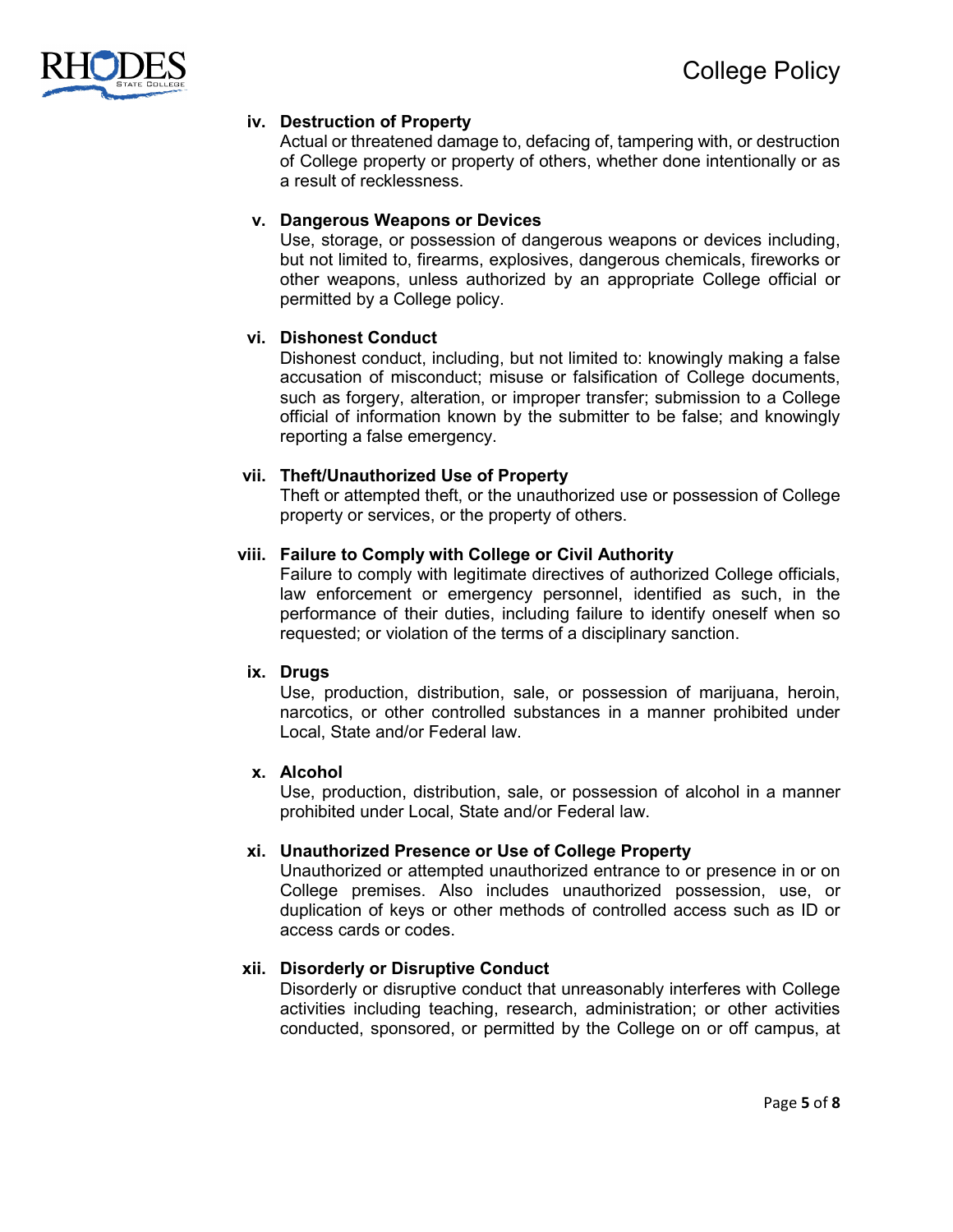

clinical or internship sites, or in the community.

### **xiii. Harassment**

Prohibition of harassing behavior is unwelcome conduct directed toward an individual or group of individuals which is severe, pervasive and objectively offensive sufficient to significantly limit or deny an individual's opportunity to their education or to participation in College programs or activities.

## **xiv. Bullying and/or Hazing**

Performing, requiring, or encouraging any act, whether or not the act is voluntarily agreed upon, in conjunction with initiation into or continued membership or participation in any group, organization, or activity that causes or creates a substantial risk of causing mental or physical harm or humiliation. Such acts may include, but are not limited to, use of alcohol, creation of excessive fatigue, and paddling, punching or kicking in any form. The express or implied consent of the victim will not be a defense. Apathy or acquiescence in the presence of bullying and/or hazing does not constitute neutral acts; they are violations of this rule as outlined in the Anti-Hazing Policy 7.11.

## **xv. Violation of College Rules**

Violation of other published College regulations, policies or rules; rules for athletic teams; rules for student groups or organizations as outlined in the Student Organization Handbook; or violations of Local, State, or Federal laws.

## **xvi. Riotous Behavior**

Riotous behavior is the participation in a demonstration, riot, or activity with the purpose to commit or incite any action that presents a clear and present danger to others, causes physical harm to others, or damages property. This rule shall not be interpreted as prohibiting peaceful demonstrations, peaceful picketing, a call for a peaceful boycott, or other forms of peaceful dissent. Prohibited behavior in the context of a demonstration, riot, or activity includes but is not limited to:

- a) Knowingly engaging in conduct designed to incite another to engage in riotous behavior;
- b) Actual or threatened damage to or destruction of College property or property of others, whether done intentionally or with reckless disregard;
- c) Failing to comply with a directive to disperse by College officials, law enforcement or emergency personnel; and
- d) Intimidating, impeding, hindering, or obstructing a College official, law enforcement or emergency personnel in the performance of their duties.

#### **xvii. Discipline Proceedings Abuse**

Abuse of any College discipline proceedings, including but not limited to: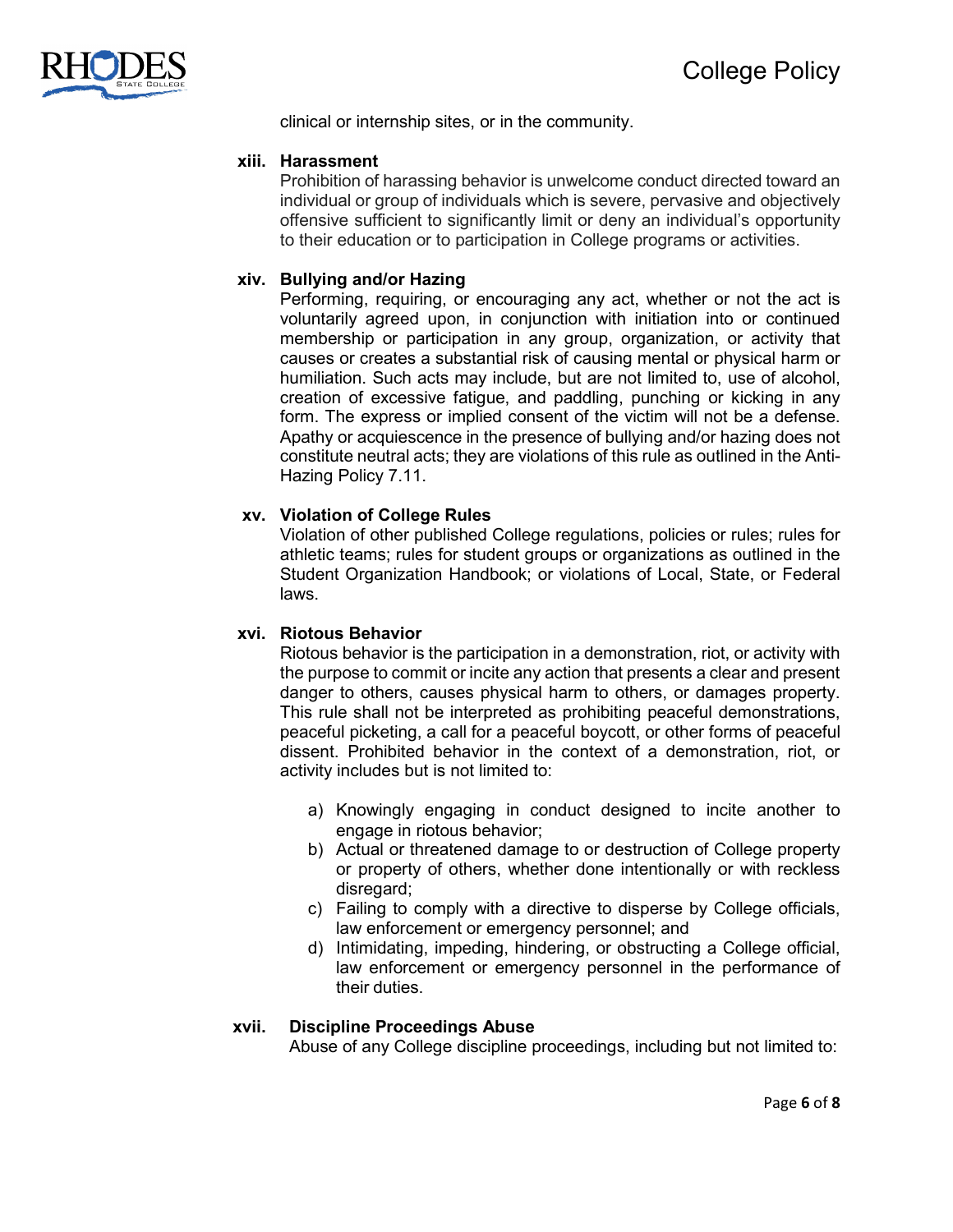

- a) Falsification, distortion, or misrepresentation of information during an Administrative Hearing, Discipline Review Panel Hearing or Academic Integrity Panel Hearing;
- b) Disruption or interference with the orderly conduct of an administrative or Discipline Review Panel proceeding or Academic Integrity Panel;
- c) Attempting to discourage an individual's proper participation in, or use of, a College discipline proceeding;
- d) Attempting to influence the impartiality of a member of an administrative or Discipline Review Panel or Academic Integrity Panel prior to, and/or during the course of a discipline review proceeding;
- e) Harassment (verbal or physical) and/or intimidation of the Administrative Hearing official and/or member of a Discipline Review Panel or Academic Integrity Panel prior to, during, and/or after a discipline review proceeding;
- f) Failure to comply with one or more sanctions imposed under the Student Code of Conduct; and
- g) Encouraging another person to commit an abuse of a College disciplinary proceeding.
- f. **Right to Appeal**

A student found to have violated this Code has the right to appeal the decision (see [Student Code of Conduct Procedures, \(4.01\(a\)\)](https://www.rhodesstate.edu/human-resources/student-code-of-conduct-procedure-4.01a-revised-3.16.21.pdf)**.**

## **Related Policies and Procedures:**

[Student Code of Conduct Procedures, \(4.01\(a\)\)](https://www.rhodesstate.edu/human-resources/student-code-of-conduct-procedure-4.01a-revised-3.16.21.pdf)

[Sexual Harassment, Discrimination, and Sexual Misconduct Policy \(2.02\)](https://www.rhodesstate.edu/_files/documents/policies-and-procedures/sexual-harassment,-discrimination-and-sexual-misconduct-policy.pdf)

[Sexual Harassment, Discrimination, and Sexual Misconduct Grievance Procedure \(2.02\(a\)\)](https://www.rhodesstate.edu/_files/documents/policies-and-procedures/sexual-harassment,-discrimination-and-sexual-misconduct-grievance-resolution-procedure.pdf)

[Nondiscrimination Policy \(2.03\)](https://www.rhodesstate.edu/_files/documents/policies-and-procedures/nondiscrimination-policy.pdf)

[Nondiscrimination Grievance Procedures](https://www.rhodesstate.edu/_files/documents/policies-and-procedures/nondiscrimination-grievance-procedure.pdf) (2.03(a))

[Clery Policy \(7.10\)](https://www.rhodesstate.edu/_files/documents/policies-and-procedures/clery-policy.pdf)

[Anti-Hazing Policy \(7.11\)](https://www.rhodesstate.edu/human-resources/anti-hazing-policy-7.11.pdf)

## **Compliance References:**

Senate Bill 40: Forming Open and Robust University Minds (FORUM) Act

[U.S. Department of Education's Office for Civil Rights](https://www2.ed.gov/policy/rights/reg/ocr/edlite-34cfr106.html) Title 34 Part 106

**History:**